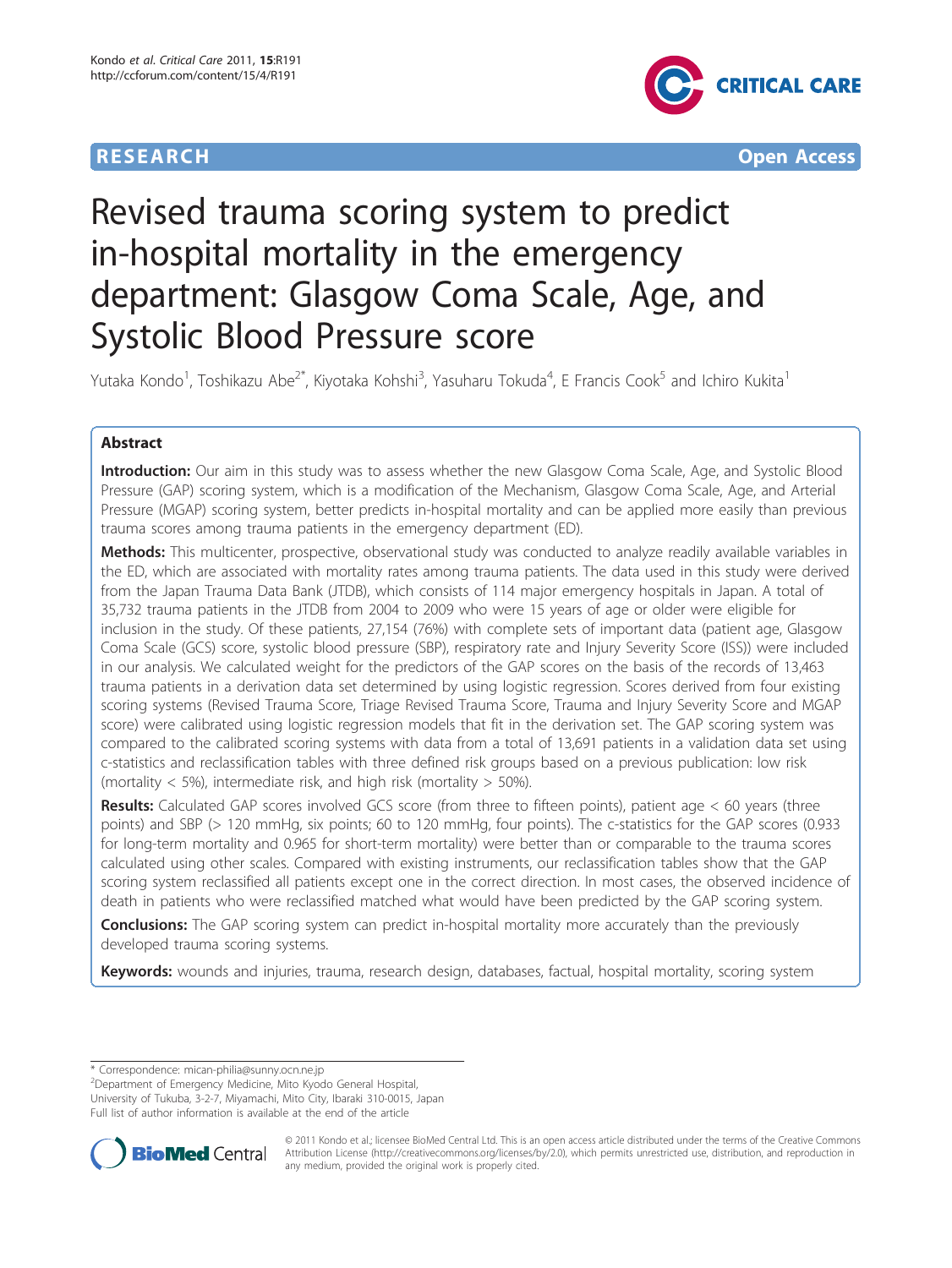## Introduction

Trauma is a time-sensitive condition. Especially during the first hour of trauma management, assessment, resuscitation and definitive care are very important. Providing definitive care earlier at trauma centers has been shown to decrease mortality [[1,2\]](#page-7-0). Easy-to-use trauma scoring systems inform physicians of the severity of trauma in patients and help them decide the course of trauma management. The use of trauma scoring systems is appropriate in two situations that occur in trauma patient care. They can be used in the field, before the patient reaches the hospital, to decide whether to send the patient to a trauma center. They can also be used for clinical decision making when the trauma patient has just arrived at the emergency department (ED). When the patient is in the ED, trauma scoring systems can be used to prepare the patient for surgery, to call on medical staff for trauma support and to inform the family of the severity of the patient's condition in the early stage.

Many trauma scoring systems have been developed and used. For instance, the Revised Trauma Score (RTS) [[3\]](#page-7-0) is most widely cited and used. It also comprises the content of the Trauma and Injury Severity Score (TRISS) [[4](#page-7-0)]. However, calculation of the RTS is too complicated for easy use in the ED. Also, it might not have high reliability when used by paramedics. Moreover, respiratory rate (RR), a component of the RTS, is less reliable than other factors because it is influenced by patient age, mechanism of injury and mechanical ventilation. The Triage RTS (T-RTS) is based on the same risk intervals and variables of the RTS and is simpler to use [[3\]](#page-7-0). However, the T-RTS has the same problems as the RTS. TRISS is also widely used at trauma centers. It strongly predicts probability of survival because it involves the mechanism of the injury as well as anatomical and physiological factors [\[5](#page-7-0)], but it is very complex to use.

In addition, the three scoring systems described above may be somewhat dated because trauma situations may have changed since they were developed. Two scoring systems used in the German Trauma Registry have been developed and published [\[6](#page-7-0),[7](#page-7-0)]. They seem more reliable than the previous trauma scoring systems. However, they require laboratory data for scoring, and thus a significant amount of time would be required to obtain results, which might not be immediately available to small hospitals. Moreover, Sartorius et al. [[5\]](#page-7-0) developed the Mechanism, Glasgow Coma Scale, Age, and Arterial Pressure (MGAP) score as an improvement over the previous simple trauma scores. Thus, it is one of the best and newest scoring systems for predicting in-hospital mortality for trauma patients. However, it also has problems. Its mechanism score is doubtful because it gives higher scores for penetrating trauma, which is not always more severe than blunt trauma. Moreover, the mechanism score based on penetrating trauma usually affects fewer than 10% of all of trauma patients [\[5,8,9](#page-7-0)]. Since MGAP is somewhat difficult to use in the clinical setting, we modified the MGAP to create the new Glasgow Coma Scale, Age, and Systolic Blood Pressure (GAP) scoring system. Our purpose was to assess whether the new GAP scoring system better predicts inhospital mortality among trauma patients than the RTS, T-RTS, TRISS and MGAP scores.

# Materials and methods

#### Study design and data collection

This multicenter, prospective, observational study was devoted to the analysis of readily available variables associated with mortality in trauma patients. The data used in this study were derived from the Japan Trauma Data Bank (JTDB), which was established in 2003, with the Japanese Association for the Surgery of Trauma (Trauma Registry Committee) and the Japanese Association for Acute Medicine (Committee for Clinical Care Evaluation) as the main parties. The aim of establishing the JTDB was to collect and analyze trauma patient data in Japan (patient and injury characteristics, information from emergency services, vital signs before reaching the hospital and at the first medical examination, inspections and treatments, diagnosis and Injury Severity Score (ISS) [[10,11\]](#page-7-0), disposition after being in the ED or the operating room (OR) and information upon discharge from the hospital). The severity of anatomic injuries was evaluated using the ISS. Trauma scores such as the RTS, the T-RTS and the MGAP were calculated using these data. Probability of survival was also calculated on the basis of the TRISS [[4](#page-7-0)].

114 major emergency hospitals in Japan contributed data to the JTDB registry. Among 221 certified tertiary level emergency medical centers, 93 institutions (42%) participated. These hospitals have ability equivalent to level I trauma centers in the United States. Data were collected from participating institutions via the Internet [[8\]](#page-7-0). In most cases, the physicians who attended the Abbreviated Injury Scale (AIS) [\[12](#page-7-0)] coding course registered the data. The AIS score, a component of the ISS, was recorded using the AIS 90 Update 98 [\[13](#page-7-0)].

We received permission to use the data from the JTDB. The ethics committee at our institution does not require its approval for observational studies using anonymous data such as those used in this study.

#### Selection of participants

A total of 42,336 patients in this study were enrolled in the JTDB from 2004 to 2009. Our study included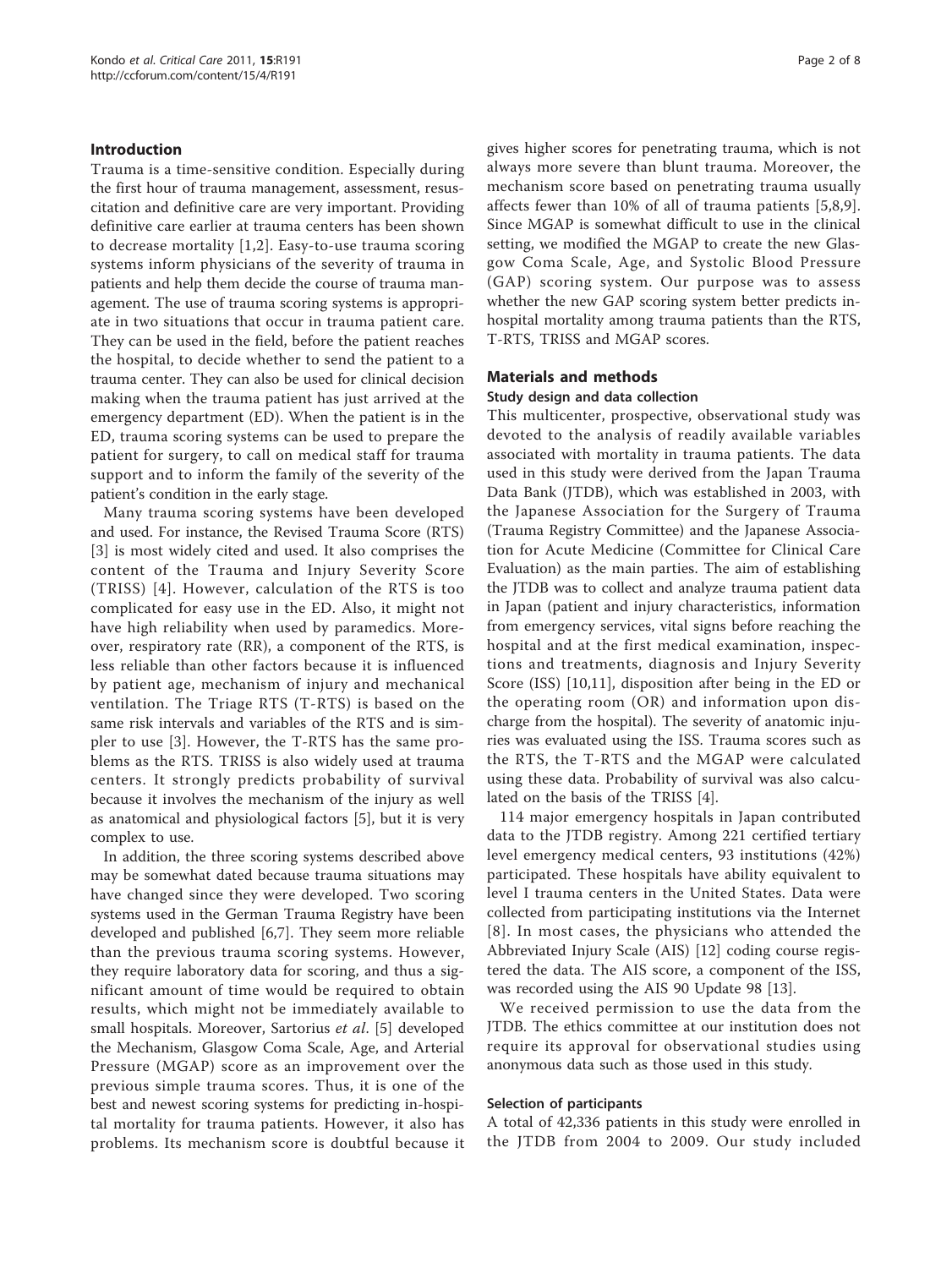trauma patients from the JTDB who had ISS > 3. A total of 6,622 patients were excluded because they were 15 years of age or younger, had died during the initial examination at the trauma scene or other trauma mechanism such as burn. Thus, 35,732 patients met our study criteria (Figure 1). Among those patients, we used data from 27,154 patients (76%) for analysis with complete data sets on important parameters (patient age, GCS score, SBP, RR and ISS) (Figure 1).

# Statistical analysis

Patient data displayed are means ± standard deviations (SDs) or raw numbers followed by percentages in parentheses. The primary end point was death at discharge. The secondary end point was death in the ED or the OR.

First, we randomly divided this cohort into two parts: a derivation data set and a validation data set. Of 27,154 patients, 13,463 were assigned to the derivation data set and 13,691 were assigned to the validation data set (Figure 1). Second, we reconsidered the MGAP score by conducting a clinical review to create the GAP. Construction of the thresholds for each predictor in the MGAP was based on clinical knowledge. The points applied to each category were determined by the relative sizes of the regression coefficients from a logistic regression model that was fit to the derivation data set to predict mortality. Thus, we left in GCS score, patient age and SBP as predictors in our GAP scoring system. Since



penetrating trauma seldom occurs (< 10%) and does not include other clinically important features, such as the location of the injury, we decided to exclude this predictor from our scale. The trauma mechanism should be used with an anatomical score such as the TRISS. Comparison of each trauma score on the validation data set was assessed by c-statistics. Finally, to compare the GAP score with trauma scores such as MGAP, RTS, T-RTS and TRISS, we calibrated each score to our population by fitting a logistic regression model to predict the probability of mortality in the derivation data set. The predicted mortality probabilities from these models were then collapsed into three categories previously described by Sartorius *et al.* [\[5\]](#page-7-0): trauma patients at low risk  $\left\langle \epsilon \right\rangle$ 5%), intermediate risk, and high risk (> 50%) of death.

Reclassification tables were constructed [[14](#page-7-0)] to compare the GAP scoring system to each of the existing scoring systems on the validation data set. We also performed subgroup analysis of the validation data set. The subgroup was patients with an  $ISS > 16$ , who were classified as severe trauma patients. Comparison of the accuracy of the GAP score, which depended on trauma severity in the validation data set, was also assessed by c-statistics. All analyses were performed with SAS version 9.2 statistical software (SAS Institute, Cary, NC, USA).

# Results

The main characteristics of the trauma patients in each cohort are shown in Table [1.](#page-3-0) The patients' mean age  $(±$ SD) was  $51.2 \pm 21.4$  years, and 68.9% of the patients were men. Almost all blunt trauma patients (94.6%) and 3,302 penetrating trauma patients (12.2%) had been drinking alcohol prior to the developed trauma. These results represent combined derivation and validation data. Table [2](#page-4-0) displays the characteristics of treatments and the outcomes of the trauma patients in each cohort. Prehospital treatment is simple in Japan. Overall mortality at discharge in our cohort was 15.0% (3,270 of 21,788 patients) and the mortality rate in the ED or OR was 5.4% (1,327 of 24,756 patients). These results are also combined derivation and validation data.

Table [3](#page-4-0) displays the results of the logistic regression used to develop the GAP scoring system using the derivation cohort. The predictors were categorized in the same way that Sartorius et al. [\[5](#page-7-0)] described when they developed the MGAP. The GCS score was entered into the model without any modification. SBP was segmented into three categories (< 60 mmHg, 60 to 120 mmHg and > 120 mmHg). Patient age was dichotomized into two categories (< 60 years or  $\geq$  60 years). The  $\beta$  coefficients (standard errors (SE)) were -0.35 (0.110 for the initial GCS score at the ED) and -1.01 (0.080 for the younger age group ( $<$  60 years). For SBP, the  $\beta$  coefficients (SEs)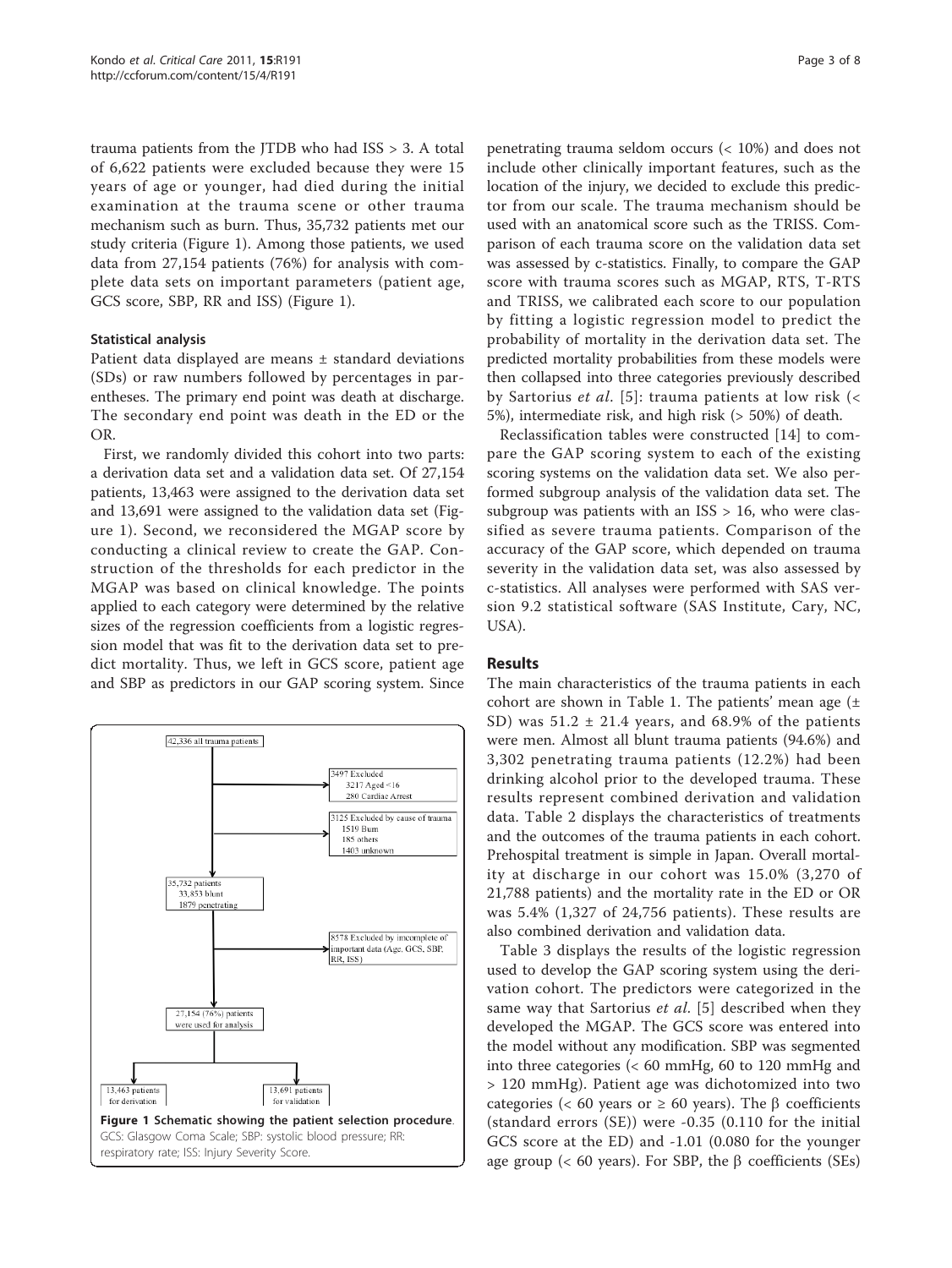#### <span id="page-3-0"></span>Table 1 Characteristics of trauma patients<sup>a</sup>

|                           |              |                                |              | <b>Derivation</b> | Validation       |
|---------------------------|--------------|--------------------------------|--------------|-------------------|------------------|
| <b>Characteristics</b>    |              | <b>Statistical measurement</b> | <b>Units</b> | $(N = 13,463)$    | $(N = 13,691)$   |
| Patient age               |              | Means $\pm$ SD                 | Years        | $51.2 \pm 21.3$   | $51.2 \pm 21.5$  |
| Gender (male)             |              | n(%)                           |              | 9,270 (68.9)      | 9,434 (68.9)     |
| Trauma causes             | Blunt        | n(%)                           |              | 12,742 (94.6)     | 12,939 (94.5)    |
|                           | Penetrating  | n(%)                           |              | 721 (5.4)         | 752 (5.5)        |
|                           | Ambulance    | n(%)                           |              | 11,285 (87.2)     | 11,511 (87.2)    |
|                           | Helicopter   | n(%)                           |              | 849 (6.6)         | 841 (6.4)        |
| Transporter               | Doctor's car | n(%)                           |              | 405(3.1)          | 422 (3.2)        |
|                           | Own car      | n(%)                           |              | 244 (1.9)         | 250 (1.9)        |
|                           | On foot      | n(%)                           |              | 64(0.5)           | 62(0.5)          |
|                           | Other        | n(%)                           |              | 99 (0.8)          | 109(0.8)         |
|                           | SBP          | $Means + SD$                   | mmHq         | $131.9 \pm 31.0$  | $132.5 \pm 31.0$ |
|                           | <b>DBP</b>   | Means $\pm$ SD                 | mmHq         | $77.4 \pm 20.0$   | $77.4 \pm 20.2$  |
| Prehospital vital sign    | <b>HR</b>    | Means $\pm$ SD                 | per minute   | $85.3 \pm 23.4$   | $85.0 \pm 23.5$  |
|                           | <b>RR</b>    | Means $\pm$ SD                 | per minute   | $22.2 \pm 7.4$    | $22.0 \pm 7.4$   |
| Alcohol drunk             |              | n(%)                           |              | 1,677(12.5)       | 1,625 (11.9)     |
|                           | GCS          | Means $\pm$ SD                 |              | $12.6 \pm 4.0$    | $12.6 \pm 4.0$   |
|                           | SBP          | Means $\pm$ SD                 | mmHq         | $125.3 \pm 44.7$  | $125.3 \pm 44.7$ |
|                           | <b>DBP</b>   | Means $\pm$ SD                 | mmHq         | $74.5 \pm 24.0$   | $74.3 \pm 24.4$  |
| Initial vital signs at ED | <b>HR</b>    | Means $\pm$ SD                 | per minute   | $82.4 \pm 28.4$   | $82.3 \pm 28.9$  |
|                           | <b>RR</b>    | Means $\pm$ SD                 | per minute   | $20.8 \pm 8.5$    | $20.8 \pm 8.6$   |
|                           | <b>BT</b>    | Means $\pm$ SD                 | $^{\circ}$ C | $36.2 \pm 1.0$    | $36.3 \pm 1.0$   |
|                           | <b>ISS</b>   | Means $\pm$ SD                 |              | $16.9 \pm 13.5$   | $17.1 \pm 13.5$  |
|                           | <b>RTS</b>   | Means $\pm$ SD                 |              | $6.9 \pm 2.0$     | $6.8 \pm 2.0$    |
|                           | T-RTS        | Means $\pm$ SD                 |              | $10.6 \pm 2.9$    | $10.6\,\pm\,3.0$ |
| Trauma scores             | <b>TRISS</b> | Means $\pm$ SD                 |              | $0.85 \pm 0.28$   | $0.84 \pm 0.28$  |
|                           | <b>MGAP</b>  | Means $\pm$ SD                 |              | $23.5 \pm 5.5$    | $23.4 \pm 5.6$   |
|                           | GAP          | Means $\pm$ SD                 |              | $19.4 \pm 5.2$    | $19.3 \pm 5.3$   |

<sup>a</sup>Missing prehospital data are gender (n = 7), transporter (n = 1,009), SBP (n = 7,364), DBP (n = 10,131), HR (n = 5,797), RR (n = 7,386). Missing data at the ED are alcohol drunk (n = 9,649) and BT (n = 3,542). SBP: systolic blood pressure; DBP: diastolic blood pressure; HR: heart rate; RR: respiratory rate; GCS: Glasgow Coma Scale; BT: body temperature; ISS: Injury Severity Scale; RTS: Revised Trauma Score; T-RTS: Triage-RTS; TRISS: Trauma and Injury Severity Score; MGAP: Mechanism, Glasgow Coma Scale, Age, and Arterial Pressure; GAP: Glasgow Coma Scale, Age, and Systolic Blood Pressure; ED: emergency department; SD: standard deviation.

were -1.93 (0.11) for SBP > 120 mmHg and -1.23 (0.12) for patient age 60 years  $\leq$  SBP  $\leq$  120, respectively. The point system used to calculate the GAP scores was the same as that used to calculate the MGAP scores: the relative size of the  $\beta$  coefficients. The points used to calculate the GAP scores were GCS score (from three to fifteen points), patient age (< 60 years, three points) and SBP (> 120 mmHg, six points; 60 to 120 mmHg, four points).

The c-statistics of the GAP scores in the validation data set (0.933 for long-term mortality and 0.965 for short-term mortality) were better than or comparable to those of the MGAP score (0.924 and 0.954, respectively), the RTS (0.919 and 0.966, respectively) and the T-RTS (0.917 and 0.969, respectively), but slightly less than that of the TRISS (0.948 and 0.969, respectively) (Table [4\)](#page-4-0).

We divided the population into three risk categories to illustrate the incidence of death clearly: trauma patients at low risk (< 5%), intermediate risk, and high

risk (> 50%) of death. The range of the GAP scores was determined for each risk category to match the range of predicted risk of death using the derivation data set: severe (high risk: 3 to 10 points), moderate (intermediate risk: 11 to 18 points) and mild (low risk: 19 to 24 points). A total of 1,409 (10.3%) of the patients were assigned to the high-risk group and had an observed mortality rate of 74.2%. A total of 2,044 (14.9%) of the patients were assigned to the intermediate-risk group and had an observed mortality rate of 21.4%. A total of 10,238 (74.7%) of the patients were assigned to the mild-risk group and had an observed mortality rate of 1.8%. The MGAP classified patients as severe (high risk: 3 to 17 points), moderate (intermediate risk: 18 22 points) and mild (low risk: 23 to 29 points) in their study [[5](#page-7-0)]. However, the MGAP was recalibrated as follows: severe (high risk: 3 to 14 points), moderate (intermediate risk: 15 to 22 points) and mild (low risk: 23 to 29 points), according to the predicted risk of death in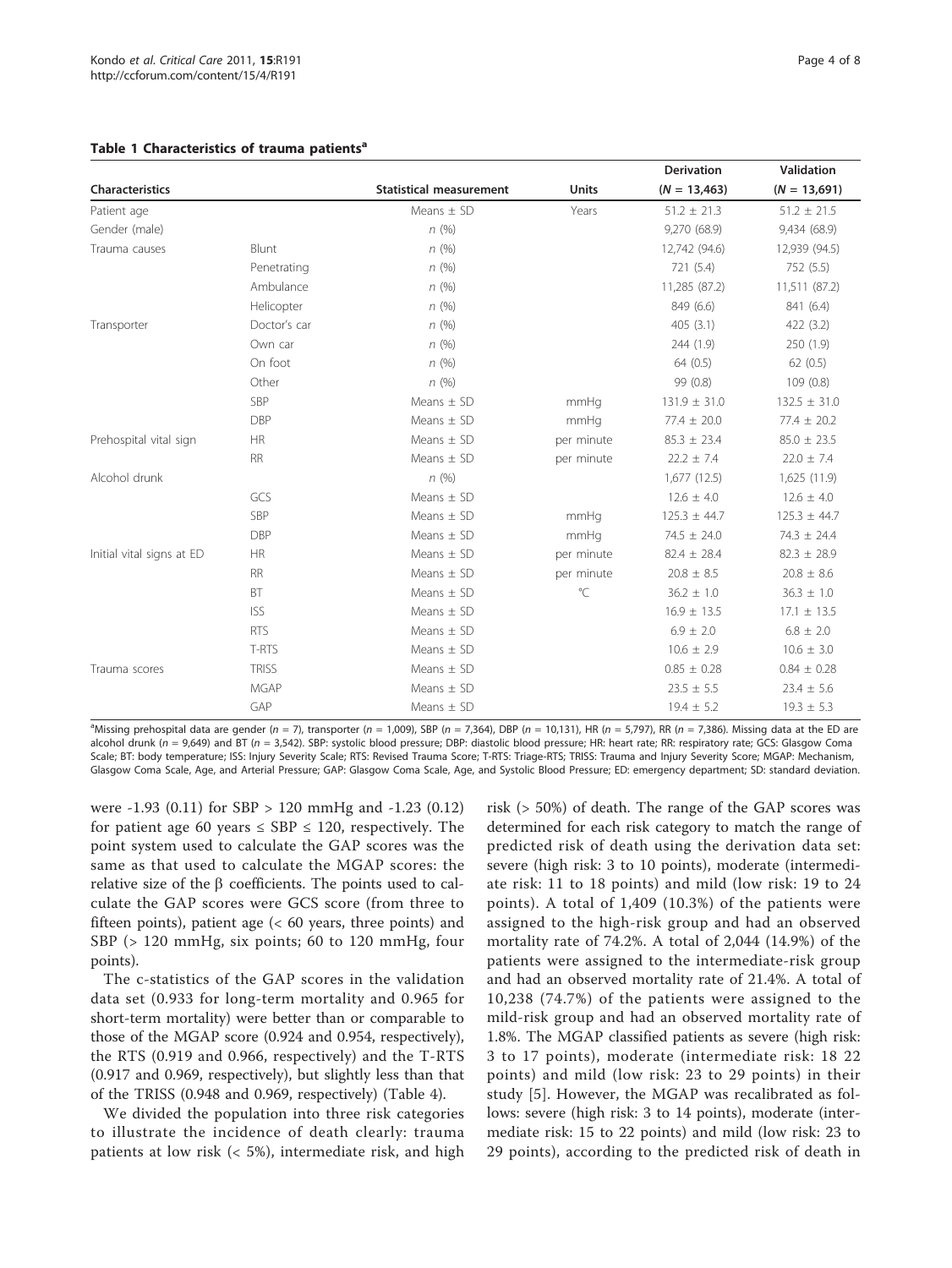|                                 |                       | Derivation, n<br>(%) | Validation, n<br>(%) |
|---------------------------------|-----------------------|----------------------|----------------------|
| Treatments and diagnostic tools |                       | $(N = 13,463)$       | $(N = 13,691)$       |
|                                 | O <sub>2</sub>        | 7,928 (59.0)         | 8,097 (59.1)         |
|                                 | Cervical collar       | 6,932 (51.5)         | 7,092 (51.8)         |
| Prehospital<br>treatment        | <b>Backboard</b>      | 6,257(46.5)          | 6,469 (47.3)         |
|                                 | Shock pants           | 9(0.1)               | 12(0.1)              |
|                                 | Intravenous<br>fluid  | 547 (4.1)            | 496 (3.6)            |
|                                 | Positive              | 1,128 (9.0)          | 1,211 (9.5)          |
| <b>FAST</b>                     | Negative              | 8,884 (71.1)         | 8,974 (65.5)         |
|                                 | Not used              | 2,475 (19.8)         | 2,554 (20.0)         |
|                                 | Head                  | 8,901 (66.1)         | 9,130 (66.7)         |
|                                 | <b>Neck</b>           | 4,506 (33.5)         | 4,570 (33.4)         |
|                                 | Spine                 | 1,591 (11.8)         | 1,629 (11.9)         |
| CT                              | Chest                 | 6,563(48.7)          | 6,691 (48.9)         |
|                                 | Abdomen               | 6,463 (48.0)         | 6,564 (46.9)         |
|                                 | Pelvis                | 5,099 (37.9)         | 5,192 (37.9)         |
|                                 | Others                | 504 (3.7)            | 471 (3.4)            |
|                                 | Head                  | 129(1.0)             | 107(0.8)             |
|                                 | <b>Neck</b>           | 52(0.4)              | 62(0.5)              |
|                                 | Spine                 | 21(0.2)              | 29(0.2)              |
| Angiography                     | Chest                 | 109(0.8)             | 121 (0.9)            |
|                                 | Abdomen               | 377(2.8)             | 389 (2.8)            |
|                                 | Pelvis                | 424 (3.1)            | 428 (3.1)            |
|                                 | Others                | 52 (0.4)             | 44 $(0.3)$           |
| Blood transfusion $(+)$         |                       | 2,166 (17.2)         | 2,216 (17.2)         |
|                                 | Craniotomy            | 470 (3.5)            | 463 (3.4)            |
|                                 | Craterization         | 174 (1.3)            | 151(1.1)             |
|                                 | Thoracotomy           | 263(2.0)             | 275 (4.2)            |
| Operation                       | Celiotomy             | 545 (4.0)            | 541 (4.0)            |
|                                 | <b>Bone Fixation</b>  | 2,170 (16.1)         | 2,117 (15.5)         |
|                                 | Angiostomy            | 88 (0.7)             | 77 (0.6)             |
|                                 | TAE                   | 383 (2.8)            | 404 (3.0)            |
|                                 | Endoscopic<br>surgery | 7(0.1)               | 14(0.1)              |
|                                 | Anastomosis           | 48 (0.4)             | 45 (0.3)             |
|                                 | Others                | 438 (3.3)            | 487 (3.6)            |
|                                 | Death in ED or<br>OR. | 655 (5.3)            | 672 (5.4)            |
| Disposition at ED               | ICU                   | 8,464 (68.9)         | 8,701 (69.7)         |
|                                 | Ward                  | 2,904 (23.7)         | 2,826 (22.6)         |
|                                 | Others                | 254(2.1)             | 280 (2.2)            |
|                                 | Death                 | 1,600 (14.8)         | 1,670 (15.2)         |
| Disposition at<br>discharge     | Hospital transfer     | 4,350 (40.2)         | 4,375 (40.0)         |
|                                 | Home                  | 4,811 (44.4)         | 4,864 (44.4)         |
|                                 | Others                | 63 (0.6)             | 55 (0.5)             |

<span id="page-4-0"></span>Table 2 Characteristics of treatment and outcomes for trauma patients<sup>a</sup>

<sup>a</sup>Missing data are FAST ( $n = 1,928$ ), blood transfusion ( $n = 1,683$ ), disposition at ED ( $n = 2,398$ ), and disposition at discharge ( $n = 5,366$ ). FAST: Focused Assessment with Sonography for Trauma; CT: computed tomography; TAE: transcatheter arterial embolization; ED: emergency department, OR: operation room.

Table 3 Multivariate analysis of predictors of in-hospital death to develop the GAP in the derivation data set<sup>a</sup>

| Parameter                                | <b>Values</b> | $\beta$ coefficient<br>(SE) | GAP<br>score |
|------------------------------------------|---------------|-----------------------------|--------------|
| Initial GCS at ED                        | GCS<br>value  | $-0.35(0.11)$               | 3 to 15      |
| Patient age                              | < 60<br>years | $-1.01(0.08)$               | 3            |
|                                          | >120          | $-1.93(0.11)$               | 6            |
| Initial systolic blood pressure at<br>FD | 60 to<br>120  | $-1.23(0.12)$               | 4            |
|                                          | < 60          | Reference                   |              |

<sup>a</sup>GAP: Glasgow Coma Scale; Age, and Systolic Blood Pressure; ED: emergency department; GCS: Glasgow Coma Scale; SE: standard error.

the derivation data set determined by logistic regression. The other scores were recalibrated using logistic regression as well. Table [5](#page-5-0) shows the reclassification of trauma severity using the validation data set on the basis of previously used trauma scoring systems and the GAP scoring system. All cases except one moved in the correct direction on the basis of the GAP score. For example, the RTS classified 9,654 patients as having mild trauma (predicted mortality risk  $<$  5%). However, the GAP identified a subset of 205 of these patients as having moderate trauma severity with a mortality rate of 10.2%, which is within the range of intermediate mortality risk (5% to 50%). In addition, the RTS classified 2,985 patients as having moderate trauma, but the GAP correctly reclassified 367 of these patients as having severe trauma (mortality rate 55.6%, matching predicted risk  $> 50\%$ ). Moreover, the GAP scoring system reclassified another 789 patients as having mild trauma. Although the mortality rate of these patients (7.4%) was greater than that predicted for low-risk patients (< 5%), the observed mortality rate was much less than that of the 1,829 patients who were not reclassified (22.5%). Finally, the RTS classified 1,052 patients as having severe trauma, but the GAP scoring system reclassified 10 of these patients as having moderate trauma. Although the mortality rate of the reclassified patients (60.0%) was greater than the predicted range for intermediate-risk patients

Table 4 C-statistics of performance of RTS, T-RTS, TRISS, MGAP and GAP in the validation data set<sup>a</sup>

| Scoring system | Long-term mortality | Short-term mortality |
|----------------|---------------------|----------------------|
| <b>RTS</b>     | 0.919               | 0.966                |
| T-RTS          | 0.917               | 0.968                |
| <b>TRISS</b>   | 0.948               | 0.969                |
| MGAP           | 0.924               | 0.954                |
| GAP            | 0.933               | 0.965                |
|                |                     |                      |

<sup>a</sup>RTS: Revised Trauma Score; T-RTS: Triage RTS; TRISS: Trauma and Injury Severity Score; MGAP: Mechanism, Glasgow Coma Scale, Age, and Arterial Pressure; GAP: Glasgow Coma Scale, Age and Systolic Blood Pressure.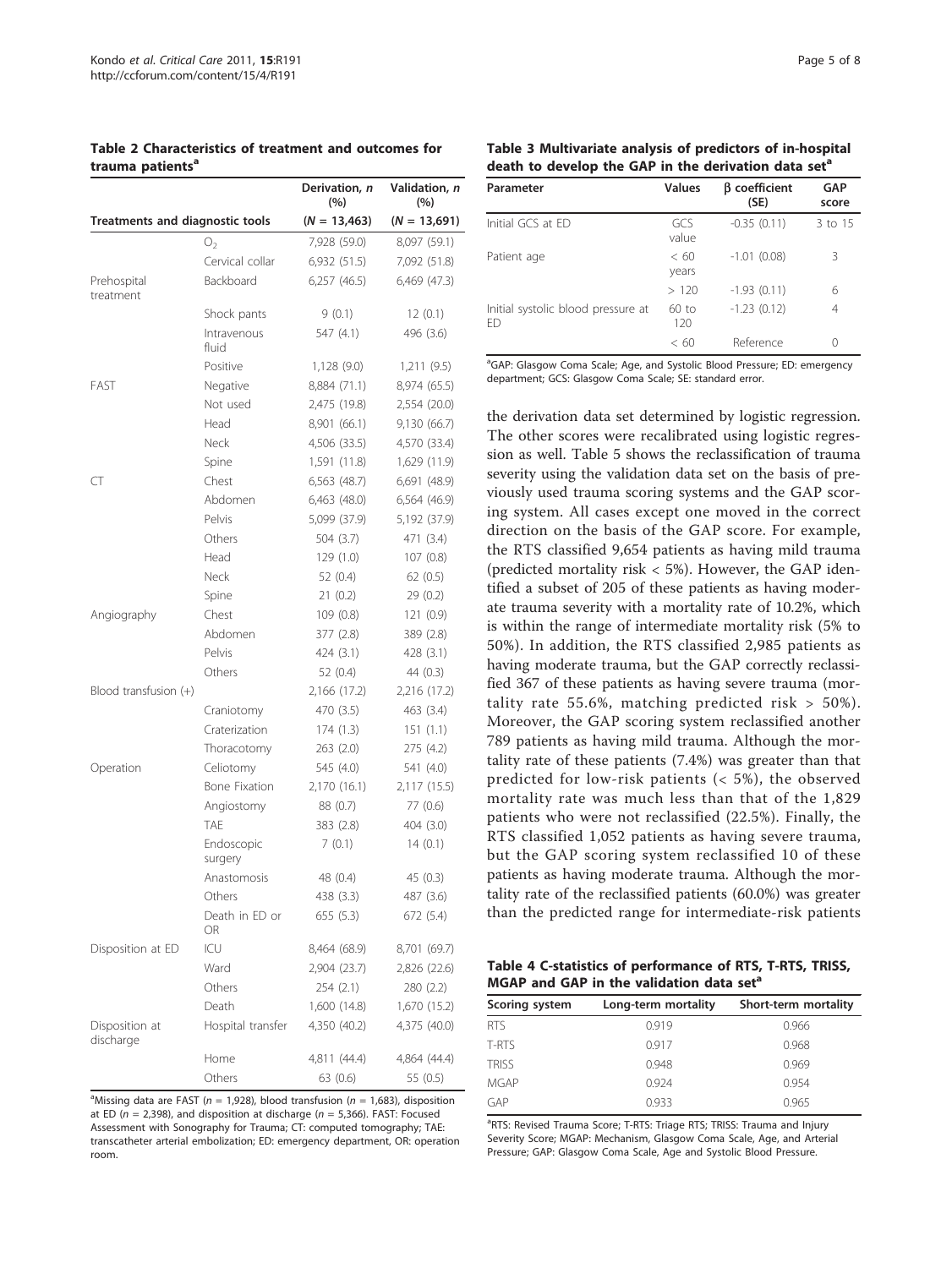| <b>Reclassification comparisons</b> |                                                           |                          |                                 |                        |               |
|-------------------------------------|-----------------------------------------------------------|--------------------------|---------------------------------|------------------------|---------------|
|                                     | Reclassification of severity between RTS and GAP          |                          |                                 |                        |               |
|                                     |                                                           |                          | <b>RTS</b>                      |                        |               |
| Scoring system                      | Severity                                                  | Severe $(3.4 points)$    | Moderate (3.4 to 7.2 points)    | Mild $(> 7.2$ points)  | Total         |
|                                     | Severe (3 to 10 points)                                   | 1,042 (80.8)             | 367 (55.6)                      | $\Omega$               | 1,409 (74.2)  |
| GAP                                 | Moderate (11 to 18 points)                                | 10(60.0)                 | 1,829 (22.5)                    | 205 (10.2)             | 2,044 (14.9)  |
|                                     | Mild (19 to 24 points)                                    | $\mathbf{0}$             | 789 (7.4)                       | 9,449 (1.4)            | 10,238 (1.8)  |
|                                     | Total                                                     | 1,052 (80.6)             | 2985 (22.6)                     | 9,654(1.5)             | 13,691 (12.2) |
|                                     | Reclassification of severity between the TRTS and the GAP |                          |                                 |                        |               |
|                                     |                                                           |                          | <b>TRTS</b>                     |                        |               |
| Scoring system                      | Severity                                                  | Severe $(< 6$ points)    | Moderate (6 to 11 points)       | Mild $(> 11$ points)   | Total         |
|                                     | Severe (3 to 10 points)                                   | 968 (82.3)               | 441 (56.5)                      | $\overline{0}$         | 1,409 (74.2)  |
| GAP                                 | Moderate (11 to 18 points)                                | 10(60.0)                 | 1,869 (22.4)                    | 165(7.9)               | 2,044 (14.9)  |
|                                     | Mild (19 to 24 points)                                    | $\Omega$                 | 1,965(4.6)                      | 8,273 (1.2)            | 10,238 (1.8)  |
|                                     | Total                                                     | 978 (82.1)               | 4,275 (17.7)                    | 8,438 (1.3)            | 13,691 (12.2) |
|                                     | Reclassification of severity between TRISS and GAP        |                          |                                 |                        |               |
|                                     |                                                           |                          | <b>TRISS</b>                    |                        |               |
| Scoring system                      | Severity                                                  | Severe $(< 0.236$ point) | Moderate (0.236 to 0.935 point) | Mild $(> 0.935$ point) | Total         |
|                                     | Severe (3 to 10 points)                                   | 1,124 (79.4)             | 284 (54.2)                      | 1(0)                   | 1,409 (74.2)  |
| GAP                                 | Moderate (11 to 18 points)                                | 90 (58.9)                | 1,560 (23.8)                    | 394(3.6)               | 2,044 (14.9)  |
|                                     | Mild (19 to 24 points)                                    | 11(45.4)                 | 1362(8.2)                       | 8,865 (0.8)            | 10,238(1.8)   |
|                                     | Total                                                     | 1,225(77.6)              | 3,206 (19.9)                    | 9,260(0.9)             | 13,691 (12.2) |
|                                     | Reclassification table of severity between MGAP and GAP   |                          |                                 |                        |               |
|                                     |                                                           |                          | <b>MGAP</b>                     |                        |               |
| Scoring system                      | Severity                                                  | Severe (3 to 14 points)  | Moderate (15 to 22 points)      | Mild (23 to 29 points) | Total         |
|                                     | Severe (3 to 10 points)                                   | 1,287 (75.3)             | 122(63.1)                       | $\mathbf 0$            | 1,409 (74.2)  |
| GAP                                 | Moderate (11 to 18 points)                                | 83 (32.5)                | 1,828 (21.5)                    | 133(13.5)              | 2,044 (14.9)  |
|                                     | Mild (19 to 24 points)                                    | $\circ$                  | 1,046(5.3)                      | 9192 (1.4)             | 10,238(1.8)   |
|                                     | Total                                                     | 1,370 (72.7)             | 2,996 (17.5)                    | 9,325(1.6)             | 13,691 (12.2) |

# <span id="page-5-0"></span>Table 5 Reclassification of severity between the previous trauma scores and the GAP in the validation data set<sup>a</sup>

a Column data are number of deaths (%). Severe: high risk (> 50%) of death; Moderate: intermediate risk of death; Mild: low risk (< 5%) of death. RTS: Revised Trauma Score; T-RTS: Triage RTS; TRISS: Trauma and Injury Severity Score; MGAP: Mechanism, Glasgow Coma Scale, Age and Arterial Pressure; GAP: Glasgow Coma Scale, Age, and Systolic Blood Pressure.

(5% to 50%), the mortality rate of these patients was less than that of patients who were reclassified (80.8%). In summary, all patients who were reclassified according to the GAP scoring system were correctly moved into categories of higher or lower risk compared to their initial risk according to the RTS. Likewise, the mortality rates of 2,581, 2,141 and 1,384 patients also moved in the correct direction when the GAP scoring system was compared with the T-RTS, TRISS and MGAP, respectively. In most cases, the observed incidence of death in patients who were moved to different risk categories by the GAP scoring system matched what would have been predicted by the GAP system.

In subgroup analysis, 6,552 patients had severe trauma (ISS > 16) in the validation data set ( $n = 13,691$ ). The cstatistic for the GAP scoring system in severe trauma patients (0.905 for long-term mortality and 0.943 for short-term mortality) was comparable to the c-statistics for the GAP scoring system in all trauma patients in the validation data set.

# **Discussion**

The goal of our study was to modify the MGAP, which is one of the best trauma scoring systems to be applied easily in the ED. We found that the GAP score is a better predictor and more generalizable than the MGAP score. The c-statistics given in Table [4](#page-4-0) show that the GAP score predicts trauma severity as well as or better than the other trauma scores, including the MGAP. Also, the GAP score is easier to calculate than the others. The reclassification table (Table 5) shows the improved prediction value of the GAP score over the trauma scores. In Table 5, the trauma severity of all patients except one moved in the correct direction on the basis of the GAP score, although some groups' mortality rates were not as low as those predicted by the categories. However, almost all of the mortality rates for each category of the GAP scoring system were compatible with those predicted by the GAP.

Presumably, eliminating the trauma mechanism score from the MGAP would result in some misclassification.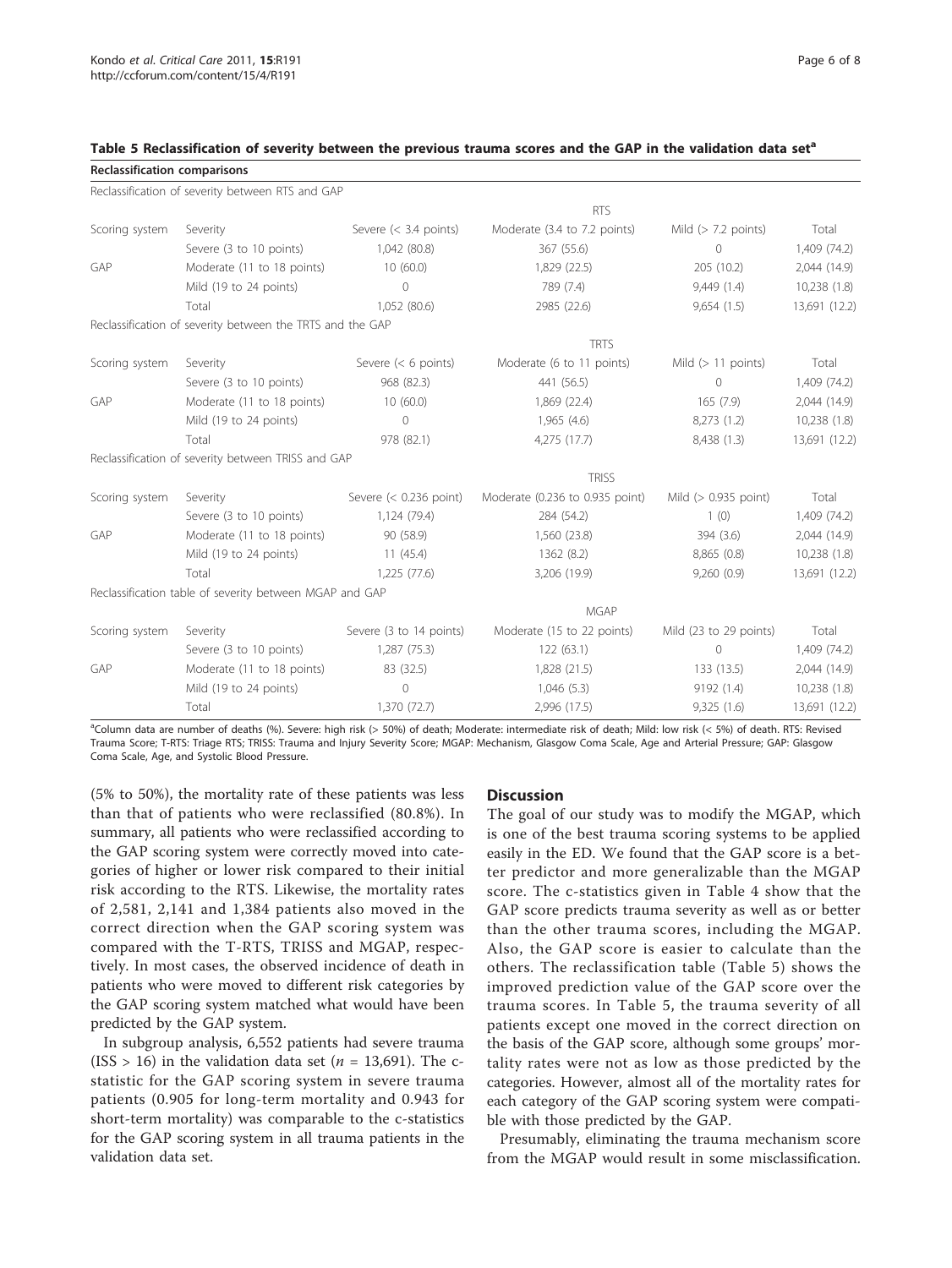Some studies have shown that penetrating trauma is more severe than blunt trauma [[4\]](#page-7-0). However, these scores should reflect both where and how patients sustained trauma, such as the TRISS, when physicians see trauma patients. The trauma mechanism score might not work without an anatomical score. Moreover, penetrating trauma patients have been found to comprise fewer than 10% of the trauma patient population in other countries [[5](#page-7-0),[9](#page-7-0)], although there are few trauma patients with gunshot wounds in Japan.

The results of TRISS showed slightly better than the results of the GAP. However, the TRISS is not as useful as the GAP in the early stages of trauma treatment in the ED, because it requires information not readily available at the time of presentation to the ED. Although the TRISS may better predict survival than the GAP score, the TRISS also involves some calculations that may limit its use. The GAP scoring system is easier to use than TRISS and provides valuable predictive information to the ED. Therefore, from that viewpoint, we think that it is one of the best trauma prediction scoring systems.

By using the GAP scoring system, we identified 10.3% and 74.7% of patients who were at high and low risk of death, respectively. Both percentages were the highest among the trauma scoring systems. This suggests that the GAP scoring system is the more applicable to the clinical setting. Moreover, if we set trauma severity as low risk (< 10%), intermediate risk, and high risk (> 50%) of death, the GAP scoring system more accurately predicts mortality risk categories.

Many trauma studies, including those evaluating that these studies' researchers first published the RTS, T-RTS, TRISS and MGAP, have been based on prehospital data. However, generally speaking, they are now more widely used in the ED than in the prehospital setting. If these scoring systems are used in the ED, the scores should be assigned on the basis of data derived in the ED. Actually, the MGAP is a prediction rule that is targeted more for use in the ED than in the prehospital setting because its data come from mobile ICUs. Since mobile ICUs start treatment in the ambulance similarly to treatment in the ED, their prediction model should deal with ED prediction.

This study has a few limitations. First, because of missing data among some patients, we used only 76% of the eligible patients for analysis. Thus the study might have a selection bias. However, more than 25% of the patients in the American College of Surgeons National Trauma Data Bank are also missing physiological information [[15](#page-7-0)]. However, most previous trauma studies have had more missing data than ours [[16](#page-7-0)]. Although Moore *et al.* [\[17](#page-7-0)] recommended using multiple imputation as a more accurate data model, we chose the simple approach of eliminating all patients with missing data

because of the size of our data set. Since our final scoring system was based on the relative size of the  $\beta$  coefficients, it may not have been influenced by small changes in  $\beta$  coefficients from imputation. Second, the  $\beta$ coefficients for the GAP scoring system were derived from fitting a logistic regression model to our derivation data set. The weights for the predictors in the other scoring systems were based on other data sets. Those scoring systems were recalibrated in our derivation data set. Moreover, all comparisons of scoring systems were performed using a separate validation data set. However, we need to evaluate the performance of the GAP scoring system in other populations to ensure external validity. Third, the JTDB data have a potential selection bias because hospitals that participate in the JTDB do so voluntarily and the registered records were not consecutive [\[8](#page-7-0)]. Nevertheless, our data and the data reported in previous trauma studies probably do not have major differences with regard to the characteristics of patients. Thus, generalization of our study results may not be a problem.

# Conclusions

Our new simple trauma scoring system, the GAP scoring system, strongly predicts in-hospital mortality. It will lead to improved survival of trauma patients and provide physicians with future decision-making schemes.

## Key messages

• We have developed a simple, new trauma scoring system: the GAP scoring system. The components of the GAP score are the GCS score (from three to fifteen points), patient age (< 60 years, three points) and SBP (> 20 mmHg, six points; 60 to 120 mmHg, four points).

• The GAP score is simpler, more generalizable and a better predictor of in-hospital mortality than previous trauma scale scores.

#### Abbreviations

AIS: Abbreviated Injury Scale; GAP: Glasgow Coma Scale, Age, and Systolic Blood Pressure; GCS: Glasgow Coma Scale; ED: emergency department; ISS: Injury Severity Score; JTDB: Japan Trauma Data Bank; MGAP: Mechanism, Glasgow Coma Scale, Age, and Arterial Pressure; OR: operation room, RR: respiratory rate; RTS: Revised Trauma Score; SBP: systolic blood pressure; SD: standard deviation; SE: standard error; TRISS: Trauma and Injury Severity Score.

#### Acknowledgements

We thank all the paramedics, emergency medical technicians, nurses and physicians who participated in the JTDB.

#### Author details

<sup>1</sup>Department of Emergency Medicine, Graduate School of Medicine, University of the Ryukyus, 207 Uehara, Nishihara, Okinawa 903-0215, Japan. 2 Department of Emergency Medicine, Mito Kyodo General Hospital, University of Tukuba, 3-2-7, Miyamachi, Mito City, Ibaraki 310-0015, Japan. <sup>3</sup> Emergency Unit, University Hospital of the Ryukyus, 207 Uehara, Nishihara